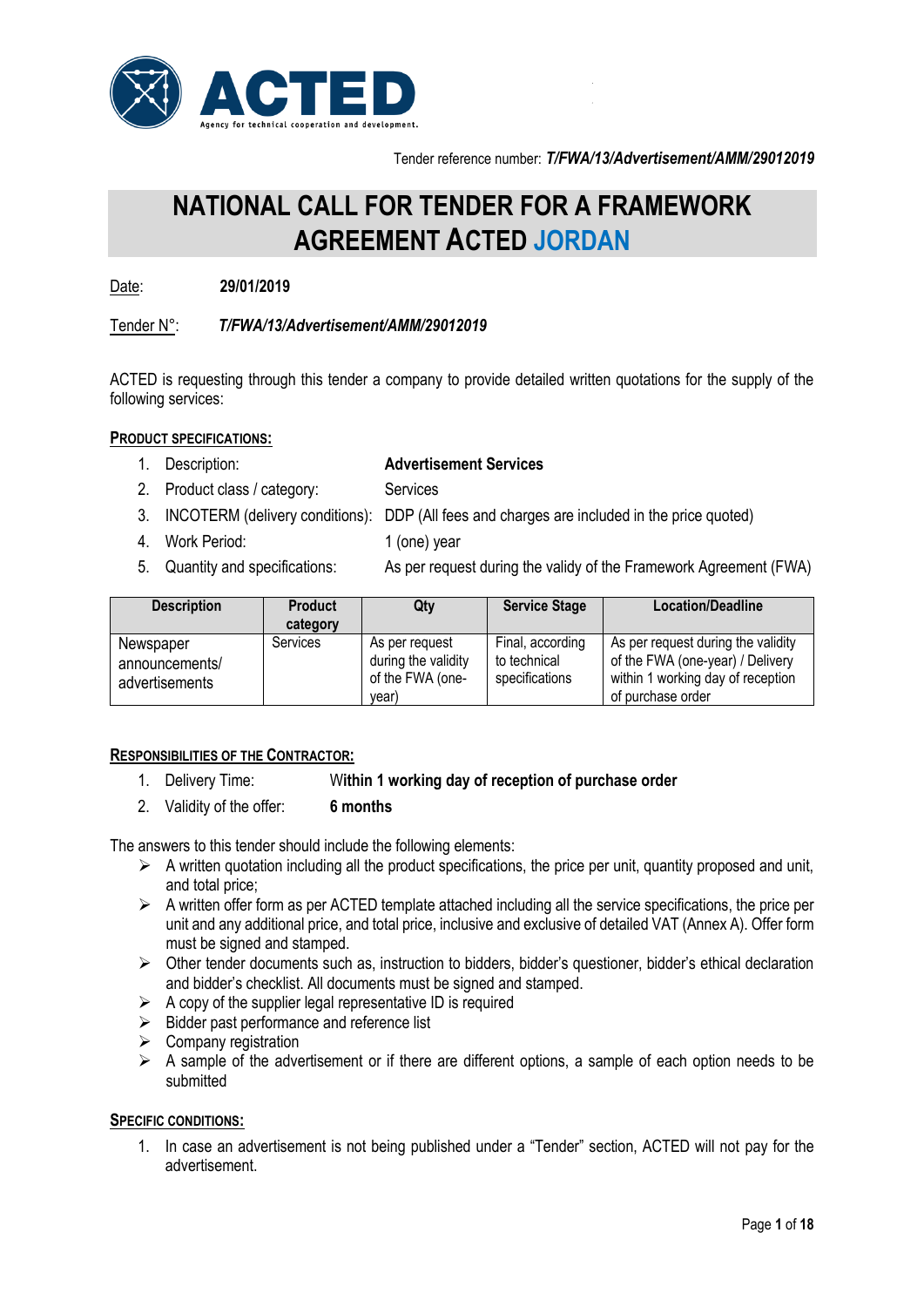

### **GENERAL CONDITIONS:**

1. The **closing date** of this tender is fixed **on Wednesday 13th February at 4PM (Jordan time)** in ACTED office at the following address:

> **ACTED representative office in Amman, JORDAN 25, Ahmad Shawqi Street, Jabal Weibdeh Amman 11194, Jordan (Opposite Terra Sancta Kindergarten)**

> > Or emailed to

#### [jordan.tender@acted.org](mailto:jordan.tender@acted.org) with CC [tender@acted.org](mailto:tender@acted.org)

- 2. Offers shall be submitted **in English and in JOD**.
- 3. Bidders will fill, sign, stamp each page and return the Offer form according to ACTED's format.
- **4. The offer to the call for tender will not result in the award of a contract**
- 5. Unsealed envelopes and late offers will not be considered.
- 6. The offer must be submitted to ACTED Jordan purchase department in a sealed envelope with the mention "*T/FWA/13/Advertisement/AMM/29012019* not to be opened before **17/02/2019** and the purpose of the offer or by E-mail at [jordan.tender@acted.org,](mailto:jordan.tender@acted.org) Cc tender@acted.org. Late Bids will be automatically rejected.
- 7. Any bid with missing required documents will be automatically rejected.
- 8. Bidders are invited to attend the Purchase Committee Stage which will be held on **17/02/2019 at 10:00 AM** at the ACTED Jordan office, in which submissions are opened and deemed eligible for consideration based on the administrative requirements. Please send an email to [jordan.tender@acted.org](mailto:jordan.tender@acted.org) CC tender@acted.org to register interest in attending, ACTED Jordan will then inform you if this date changes.
- 9. For all inquiries regarding this tender, please contact the ACTED representative office in Amman not later than **10/02/2019 at 3:00 PM** by telephone + 962-6-4636275 or by E-mail at [jordan.tender@acted.org,](mailto:country].tender@acted.org) Cc tender@acted.org.
- 10. To report any concerns or issues relating to this tender that wish to remain anonymous please email [transperancy@acted.org](mailto:transperancy@acted.org) in which emails are received by HQ.
- 11. To ensure that funds are used exclusively for humanitarian purposes and in accordance with donors' compliance requirements, all contract offers are subject to the condition that contractors do not appear on anti-terrorism lists, in line with ACTED's anti-terrorism policy. To this end, ACTED reserves the right to carry out anti-terrorism checks on contractor, its board members, staff, volunteers, consultants, financial service providers and sub-contractor.

*NOTE: ACTED adopts a zero tolerance approach towards corruption and is committed to respecting the highest standards in terms of efficiency, responsibility and transparency in its activities. In particular, ACTED has adopted a participatory approach to promote and ensure transparency within the organization and has set up a Transparency focal point (Transparency Team supervised by the Director of Audit and Transparency) via a specific e-mail address*. *As such, if you witness or suspect any unlawful, improper or unethical act or business practices (such as soliciting, accepting or attempting to provide or accept any kickback) during the tendering process, please send an e-mail to [transparency@acted.org.](mailto:transparency@acted.org)*

Name of Bidder's Authorized Representative:

Authorized signature and stamp:

Date: \_\_\_\_\_\_\_\_\_\_\_\_\_\_\_\_\_\_\_\_\_\_\_\_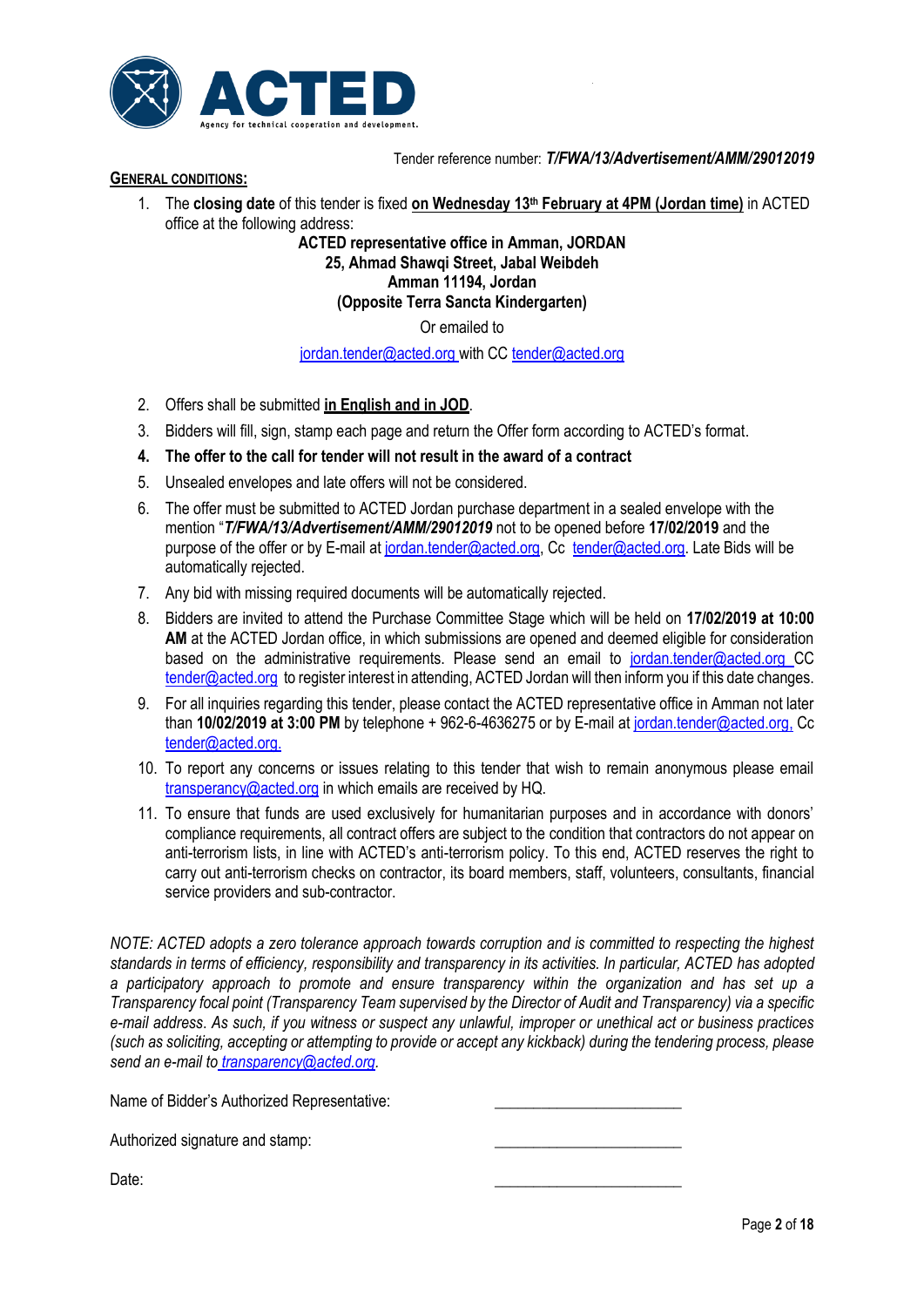

## **OFFER FORM – ACTED JORDAN**

|--|--|

Tender N°: *T/FWA/13/Advertisement/AMM/29012019*

### **To be Filled by Bidder (COMPULSORY)**

|    |                  | <b>Details of Bidding Company:</b>        |                                                   |              |
|----|------------------|-------------------------------------------|---------------------------------------------------|--------------|
|    | Company Name:    |                                           |                                                   |              |
| 2. |                  | Company Authorized Representative Name: ( |                                                   |              |
| 3. |                  | Company Registration No:                  |                                                   |              |
|    |                  |                                           | No/Country/ Ministry                              |              |
| 4. |                  | <b>Company Specialization:</b>            |                                                   |              |
| 5. | Mailing Address: |                                           |                                                   |              |
|    |                  |                                           | Country/Governorate. /City/St name/Shop-Office No |              |
|    | a.               | <b>Contact Numbers:</b>                   | (Land Line:                                       | ' Mobile No: |
|    | b.               | E-mail Address:                           |                                                   |              |

I undersigned **Exercice 20** agree to provide ACTED, non-profit NGO, with items answering the following specifications, according to the general conditions and responsibilities that I engage myself to follow.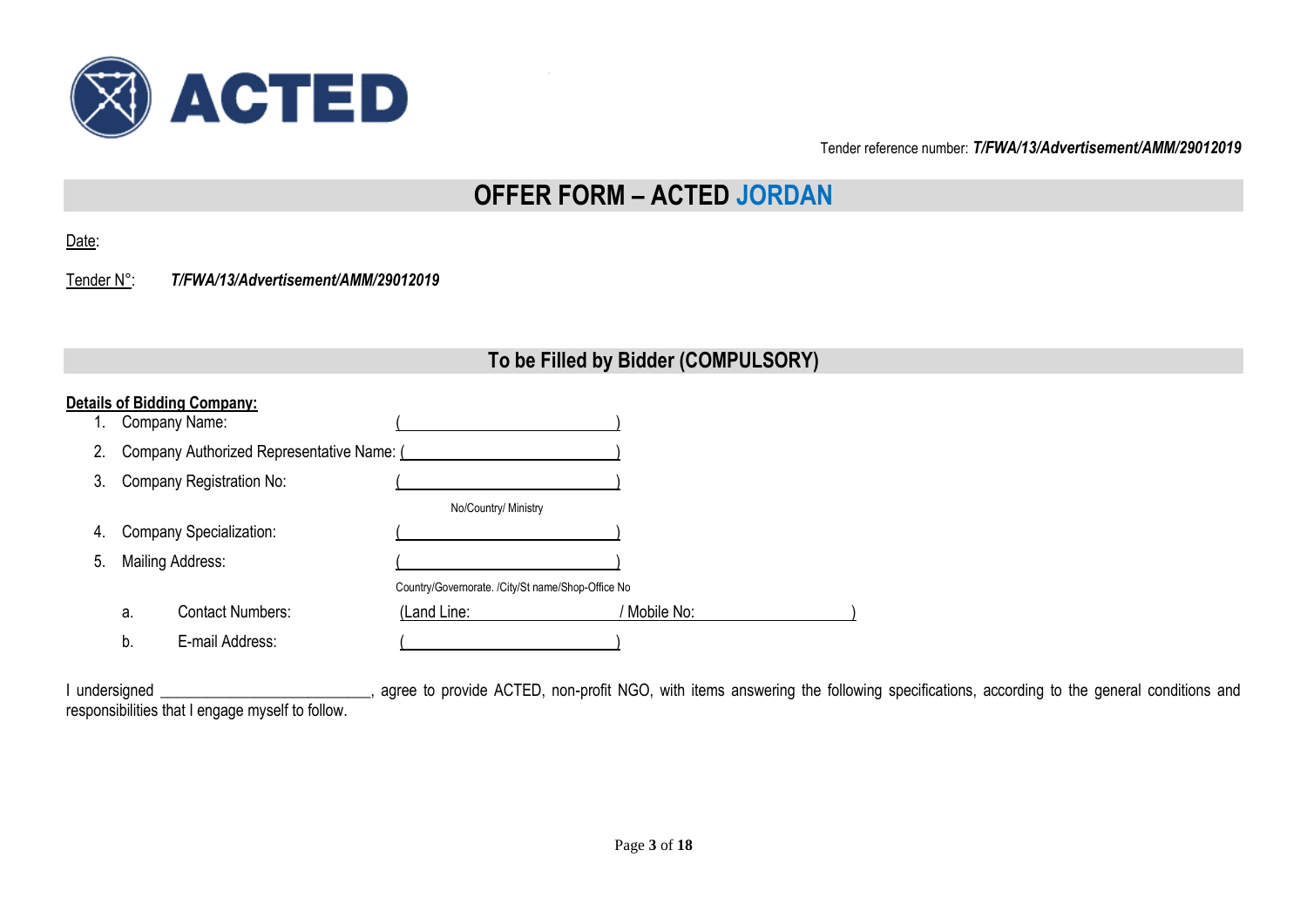

### **PLEASE FILL IN THE FOLLOWING TABLE:**

| <b>Description</b>                                                           | Size (Height(cm)<br>* Width (col.)) | <b>Options</b>              | <b>Unit (Please</b><br>specify the<br>newspaper<br>name) | Unit cost for 1cm<br>height * 1 column<br>(JOD) excluding<br><b>TAX</b> | <b>Total Cost (JOD)</b><br>for the whole adv<br>excluding TAX | Unit cost for 1cm<br>height * 1 column<br>(JOD) including<br><b>TAX</b> | <b>Total Cost</b><br>(JOD) for the<br>whole adv<br>including TAX |
|------------------------------------------------------------------------------|-------------------------------------|-----------------------------|----------------------------------------------------------|-------------------------------------------------------------------------|---------------------------------------------------------------|-------------------------------------------------------------------------|------------------------------------------------------------------|
| Newspaper annoucements/                                                      |                                     | Black/White                 |                                                          |                                                                         |                                                               |                                                                         |                                                                  |
| advertisments 16*4 - Black/White                                             | $16*4=64$                           | inside pages                |                                                          |                                                                         |                                                               |                                                                         |                                                                  |
| Newspaper annoucements/                                                      | $17*4=68$                           | Black/White                 |                                                          |                                                                         |                                                               |                                                                         |                                                                  |
| advertisments 17*4 - Black/White                                             |                                     | inside pages                |                                                          |                                                                         |                                                               |                                                                         |                                                                  |
| Newspaper annoucements/                                                      | $20*4=80$                           | Black/White                 |                                                          |                                                                         |                                                               |                                                                         |                                                                  |
| advertisments 20*4 - Black/White                                             |                                     | inside pages                |                                                          |                                                                         |                                                               |                                                                         |                                                                  |
| Newspaper annoucements/                                                      | $30*4=120$                          | Black/White                 |                                                          |                                                                         |                                                               |                                                                         |                                                                  |
| advertisments 30*4 - Black/White                                             |                                     | inside pages                |                                                          |                                                                         |                                                               |                                                                         |                                                                  |
| Newspaper announcements/                                                     | $2*3=6$                             | Black/White                 |                                                          |                                                                         |                                                               |                                                                         |                                                                  |
| advertisements 2*3 - Black/White                                             |                                     | inside pages                |                                                          |                                                                         |                                                               |                                                                         |                                                                  |
| Newspaper announcements/                                                     | $2*6=12$                            | Black/White                 |                                                          |                                                                         |                                                               |                                                                         |                                                                  |
| advertisements 2*6 - Black/White                                             |                                     | inside pages                |                                                          |                                                                         |                                                               |                                                                         |                                                                  |
| Newspaper announcements/                                                     | $3*6=18$                            | Black/White                 |                                                          |                                                                         |                                                               |                                                                         |                                                                  |
| advertisements 3*6 - Black/White                                             |                                     | inside pages                |                                                          |                                                                         |                                                               |                                                                         |                                                                  |
| Newspaper announcements/                                                     | $3*10=30$                           | Black/White                 |                                                          |                                                                         |                                                               |                                                                         |                                                                  |
| advertisements 3*10 - Black/White                                            |                                     | inside pages                |                                                          |                                                                         |                                                               |                                                                         |                                                                  |
| Newspaper announcements/                                                     | $3*12=36$                           | Black/White                 |                                                          |                                                                         |                                                               |                                                                         |                                                                  |
| advertisements 3*12 - Black/White                                            |                                     | inside pages                |                                                          |                                                                         |                                                               |                                                                         |                                                                  |
| Newspaper announcements/                                                     | $4*12=48$                           | <b>Black/White</b>          |                                                          |                                                                         |                                                               |                                                                         |                                                                  |
| advertisements 4*12 - Black/White                                            |                                     | inside pages                |                                                          |                                                                         |                                                               |                                                                         |                                                                  |
| Newspaper announcements/                                                     | $4*15=60$                           | Black/White                 |                                                          |                                                                         |                                                               |                                                                         |                                                                  |
| advertisements 4*15 - Black/White                                            |                                     | inside pages                |                                                          |                                                                         |                                                               |                                                                         |                                                                  |
| Newspaper announcements/                                                     | $4*26=104$                          | Black/White                 |                                                          |                                                                         |                                                               |                                                                         |                                                                  |
| advertisements 4*26 (quarter page) -                                         |                                     |                             |                                                          |                                                                         |                                                               |                                                                         |                                                                  |
| Black/White                                                                  |                                     | inside pages                |                                                          |                                                                         |                                                               |                                                                         |                                                                  |
| Newspaper announcements/<br>advertisements 8*26 (half page) -<br>Black/White | $8*26=208$                          | Black/White<br>inside pages |                                                          |                                                                         |                                                               |                                                                         |                                                                  |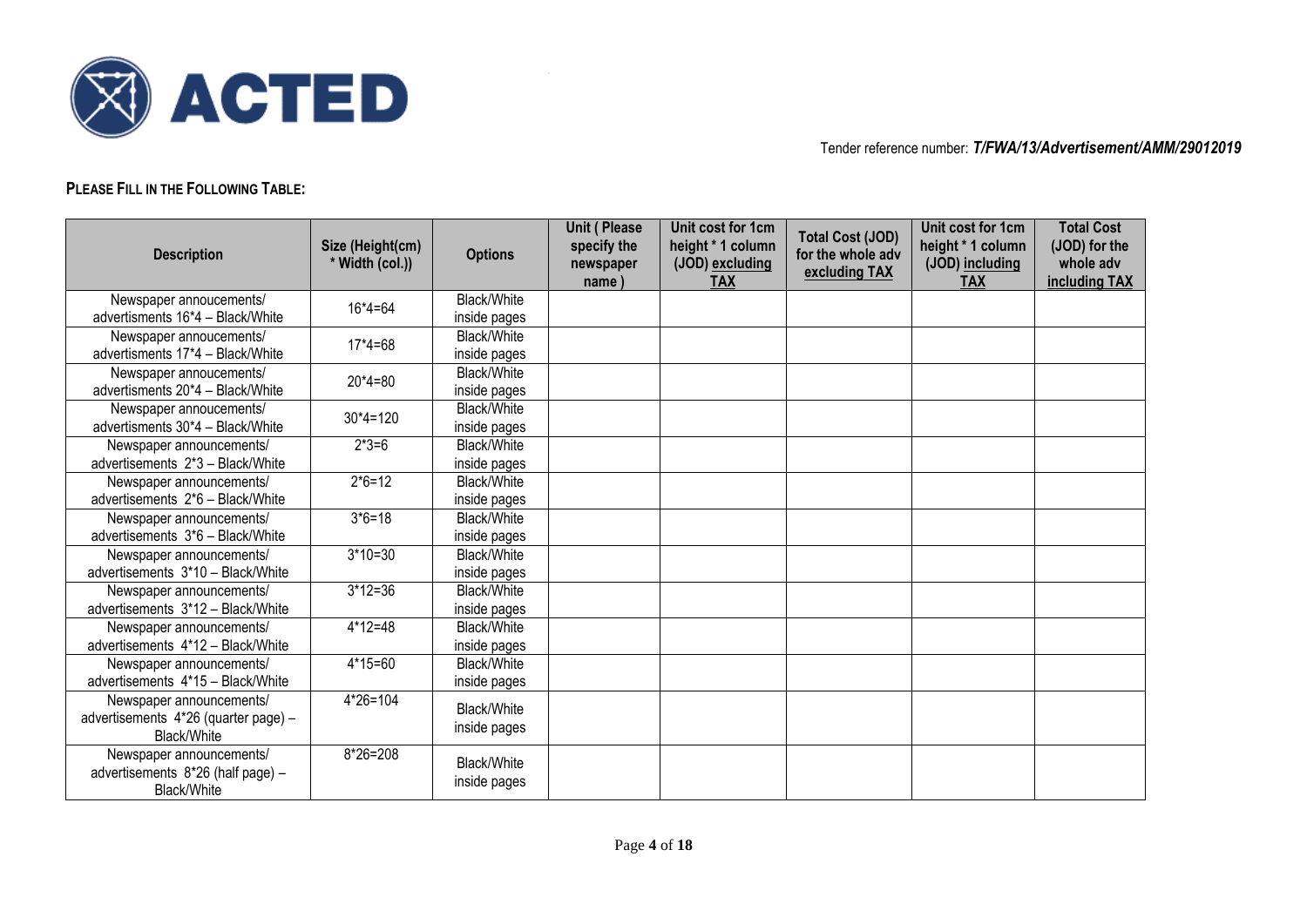

| Online publication of advertisements for<br>at least 7 days                                                                                          |  |  |  |  |
|------------------------------------------------------------------------------------------------------------------------------------------------------|--|--|--|--|
| Delivery of a hard copy of one<br>featuring<br>every  <br>newspaper<br>advertisement published to the ACTED  <br>office within 2 days of publication |  |  |  |  |

### **BIDDER'S COMMENTS/REMARKS:**



### **DELIVERY CONDITIONS GUARANTEED BY THE BIDDER:**

\_\_\_\_\_\_ Days needed to confirm booking after sending an official request **(recommended: within 1 working day of reception of purchase order)**

### **BIDDER'S TERMS AND CONDITIONS:**

- 1. Validity of the offer: \_\_\_\_\_\_\_\_\_\_\_\_\_\_\_\_\_\_\_\_\_\_\_ **(recommended: 6 months or more)**
- 2. Terms of payment: \_\_\_\_\_\_\_\_\_\_\_\_\_\_\_\_\_\_\_\_\_\_\_ **(recommended:14 days after completion of service)**

Name of Bidder's Authorized Representative: \_\_\_\_\_\_\_\_\_\_\_\_\_\_\_\_\_\_\_\_\_\_\_\_

Authorized signature and stamp: \_\_\_\_\_\_\_\_\_\_\_\_\_\_\_\_\_\_\_\_\_\_\_\_

Date: \_\_\_\_\_\_\_\_\_\_\_\_\_\_\_\_\_\_\_\_\_\_\_\_

*NB: in case of Request for Tender, please attach the service proposal to the present offer form*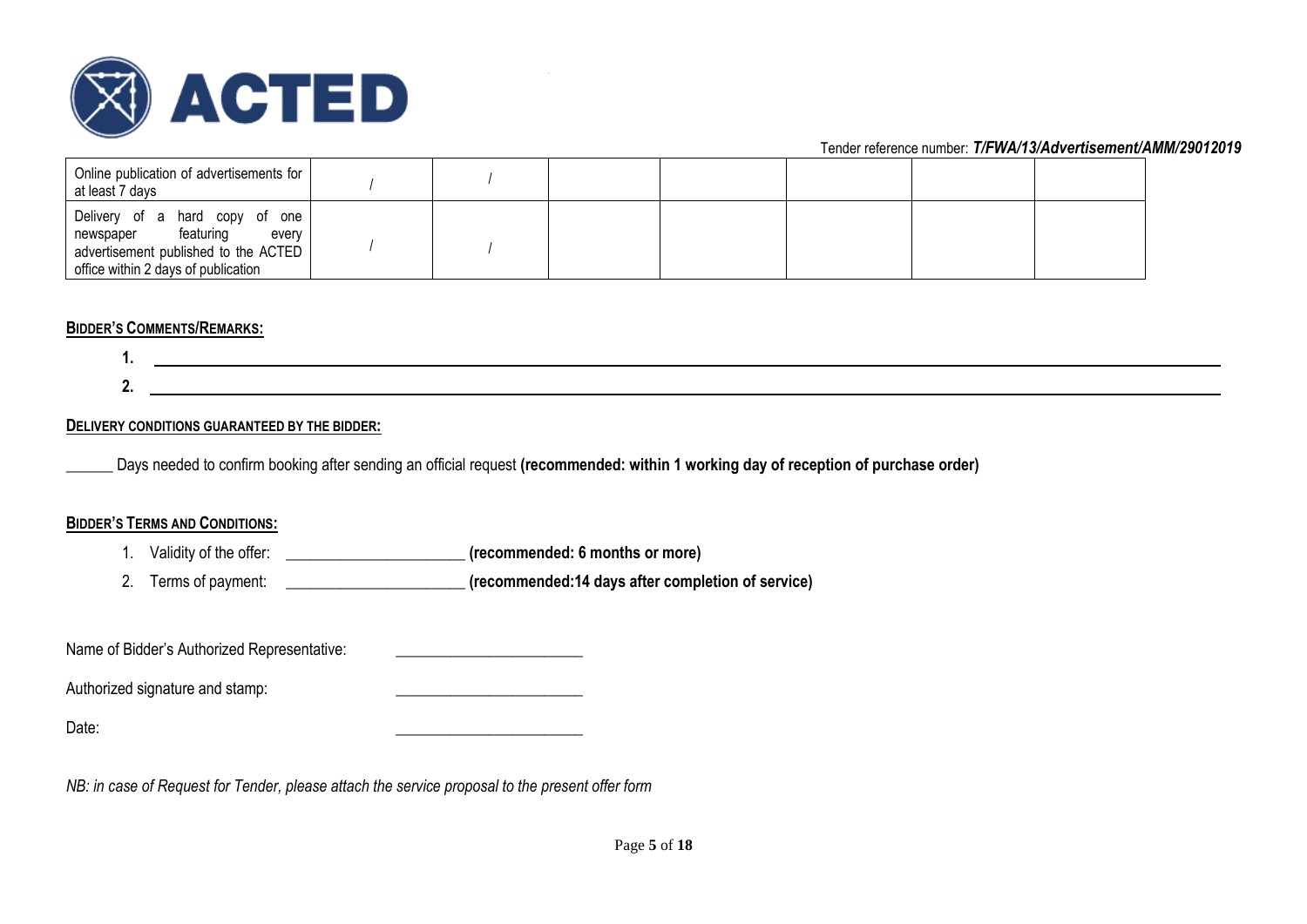

### **Annex A: Evaluation Criteria**

A supplier will be selected based on the selection criteria from the table below (with a maximum score of 100). The Scoring Method will be based on the submitted bid and the highest scoring suppliers will be invited for interview ahead of selection.

| <b>CRITERIA</b>    | <b>SCORING METHOD</b>                                                                                                                           | <b>MAXIMUM SCORE AVAILABLE</b> |
|--------------------|-------------------------------------------------------------------------------------------------------------------------------------------------|--------------------------------|
| <b>PRICE</b>       | The cheapest bid (meeting all specifications) will receive a<br>score of 50, all other bids will be scored proportionally<br>against this price | 50                             |
| <b>QUALITY</b>     | Up to 30 points can be awarded based on the quality of<br>requested services                                                                    | $\underline{30}$               |
| <b>RELIABILITY</b> | Up to 10 points can be awarded for suppliers with a<br>demonstrated good record of delivery with NGOs and<br>experience in the sector           | <u>10</u>                      |
| <b>CAPACITY</b>    | Up to 10 points can be awarded based on the delivery time<br>of the requested services                                                          | <u>10</u>                      |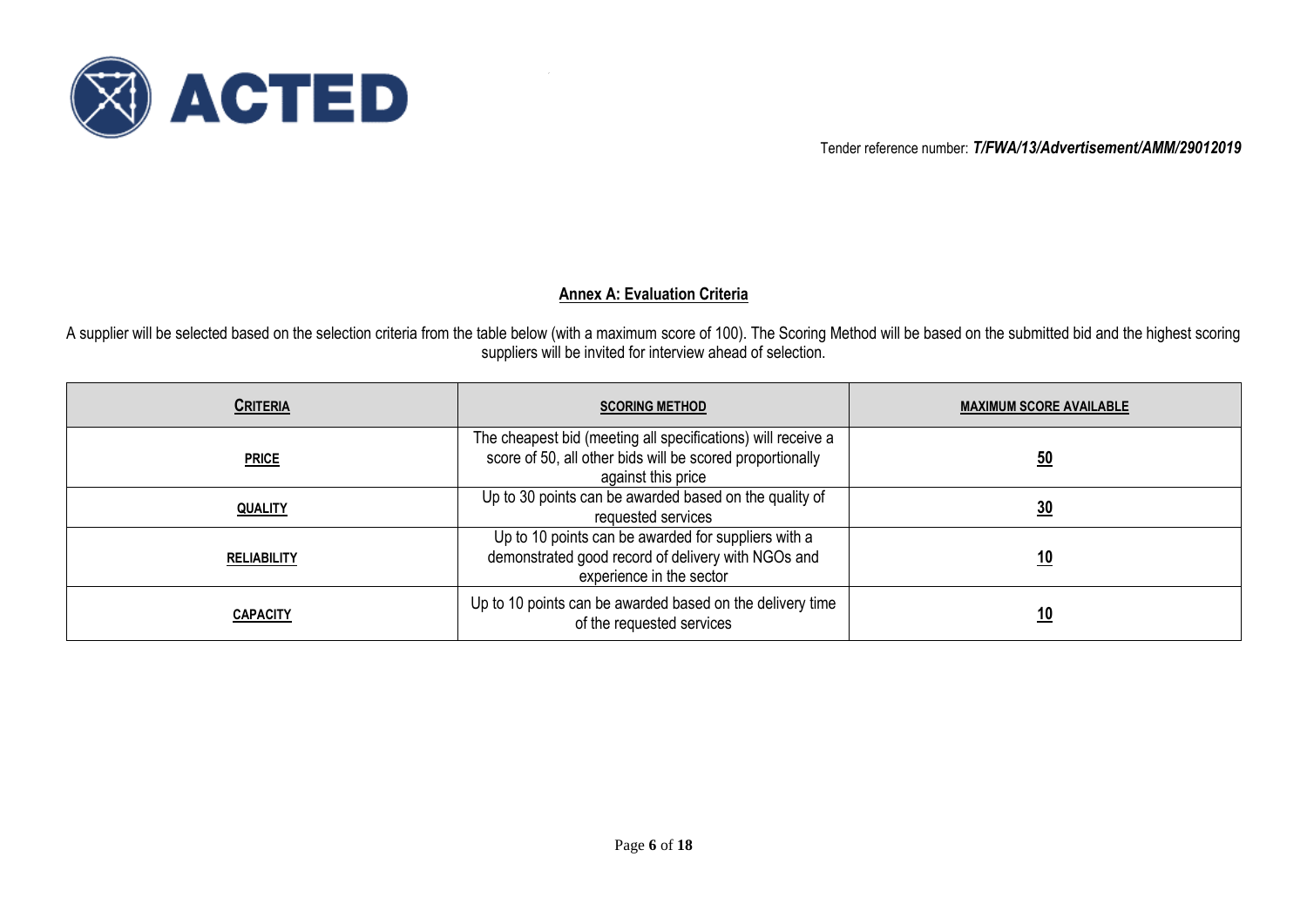

# **BIDDER'S QUESTIONNAIRE – ACTED JORDAN**

Date:

### Tender N°: *T/FWA/13/Advertisement/AMM/29012019*

|                                                                                                                           | <b>PART I: INFORMATION</b> |
|---------------------------------------------------------------------------------------------------------------------------|----------------------------|
| A. Company Details and General Information                                                                                |                            |
| Name of                                                                                                                   |                            |
| Company                                                                                                                   | <b>Trading As</b>          |
| Address                                                                                                                   |                            |
| (headquarters)                                                                                                            | Telephone                  |
| Zip Code                                                                                                                  | Fax                        |
| (headquarters)<br>City                                                                                                    |                            |
| (headquarters)                                                                                                            | E-mail address 1           |
| PO Box                                                                                                                    | E-mail address 2           |
| Country                                                                                                                   |                            |
| (headquarters)                                                                                                            | Website address            |
|                                                                                                                           | Subsidiaries/              |
| Parent                                                                                                                    | Associates/                |
| Company or<br>name of owner                                                                                               | Overseas                   |
|                                                                                                                           | Representative             |
| Sales Person's                                                                                                            | Sales Person's             |
| Name                                                                                                                      | Position                   |
| Sales Person's                                                                                                            | Sales Persons' E-          |
| phone                                                                                                                     | mail                       |
| Governance of the company: Chairman, Vice-Chairman, Treasurer or Secretary of the Board of Directors or Board of Trustees |                            |
| Name (as in                                                                                                               | Date of birth              |
| passport or                                                                                                               | (mm/dd/yyyy)               |
| other<br>government-                                                                                                      |                            |
| issued photo                                                                                                              |                            |
| ID)                                                                                                                       |                            |
| Government-                                                                                                               | Type of ID                 |
| issued photo                                                                                                              |                            |
| Identification                                                                                                            |                            |
| Document (ID)                                                                                                             |                            |
| number                                                                                                                    |                            |
| ID country of                                                                                                             | Rank or title in           |
| issuance                                                                                                                  | organization               |
| Other names                                                                                                               | Gender (e.g. male,         |
| used                                                                                                                      | female)                    |
| (nicknames or                                                                                                             |                            |
| pseudonyms                                                                                                                |                            |
| not listed as                                                                                                             |                            |
| "Name")                                                                                                                   |                            |
| Current                                                                                                                   | Occupation                 |
| employer and                                                                                                              |                            |
| job title:<br>Address of                                                                                                  |                            |
| residence                                                                                                                 | Citizenship(s)             |
|                                                                                                                           |                            |
| Province/Regi                                                                                                             | E-mail address             |
| on                                                                                                                        |                            |
| Is the                                                                                                                    | Professional               |
| individual a                                                                                                              | Licenses - State           |
| U.S. citizen or<br>] Yes<br>No                                                                                            | Issued                     |
| legal                                                                                                                     | Certifications             |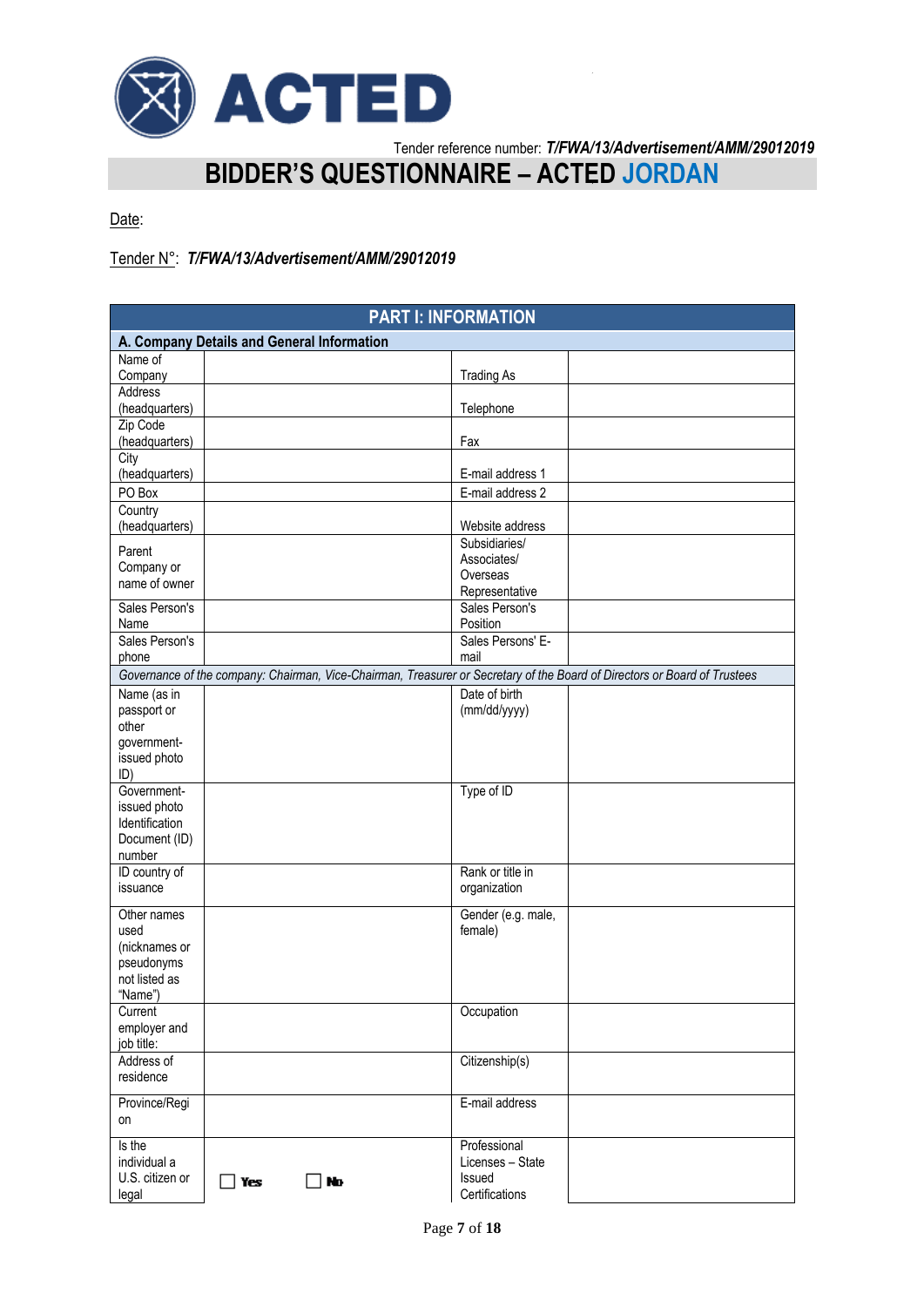

| permanent<br>resident?                                                         |                                                                                                  |                                                                     |  |
|--------------------------------------------------------------------------------|--------------------------------------------------------------------------------------------------|---------------------------------------------------------------------|--|
|                                                                                | Management of the company: CEO, Executive Director, Deputy Director, President or Vice-President |                                                                     |  |
| Name (as in<br>passport or<br>other<br>government-                             |                                                                                                  | Date of birth<br>(mm/dd/yyyy)                                       |  |
| issued photo<br>ID)                                                            |                                                                                                  |                                                                     |  |
| Government-<br>issued photo<br>Identification<br>Document (ID)<br>number       |                                                                                                  | type of ID                                                          |  |
| ID country of<br>issuance                                                      |                                                                                                  | Rank or title in<br>organization                                    |  |
| Other names<br>used<br>(nicknames or<br>pseudonyms<br>not listed as<br>"Name") |                                                                                                  | Gender (e.g. male,<br>female)                                       |  |
| Current<br>employer and<br>job title:                                          |                                                                                                  | Occupation                                                          |  |
| Address of<br>residence                                                        |                                                                                                  | Citizenship(s)                                                      |  |
| Province/Regi<br>on                                                            |                                                                                                  | E-mail addresses                                                    |  |
| Is the<br>individual a<br>U.S. citizen or<br>legal<br>permanent<br>resident?   | No<br>∏ Yes                                                                                      | Professional<br>Licenses - State<br><b>Issued</b><br>Certifications |  |
|                                                                                | Management of the company: Chief Finance Officer or Chief Accountant                             |                                                                     |  |
| Name (as in<br>passport or<br>other<br>government-<br>issued photo<br>ID)      |                                                                                                  | Date of birth<br>(mm/dd/yyyy)                                       |  |
| Government-<br>issued photo<br>Identification<br>Document (ID)<br>number       |                                                                                                  | type of ID                                                          |  |
| ID country of<br>issuance                                                      |                                                                                                  | Rank or title in<br>organization                                    |  |
| Other names<br>used<br>(nicknames or<br>pseudonyms<br>not listed as<br>"Name") |                                                                                                  | Gender (e.g. male,<br>female)                                       |  |
| Current<br>employer and<br>job title:                                          |                                                                                                  | Occupation                                                          |  |
| Address of<br>residence                                                        |                                                                                                  | Citizenship(s)                                                      |  |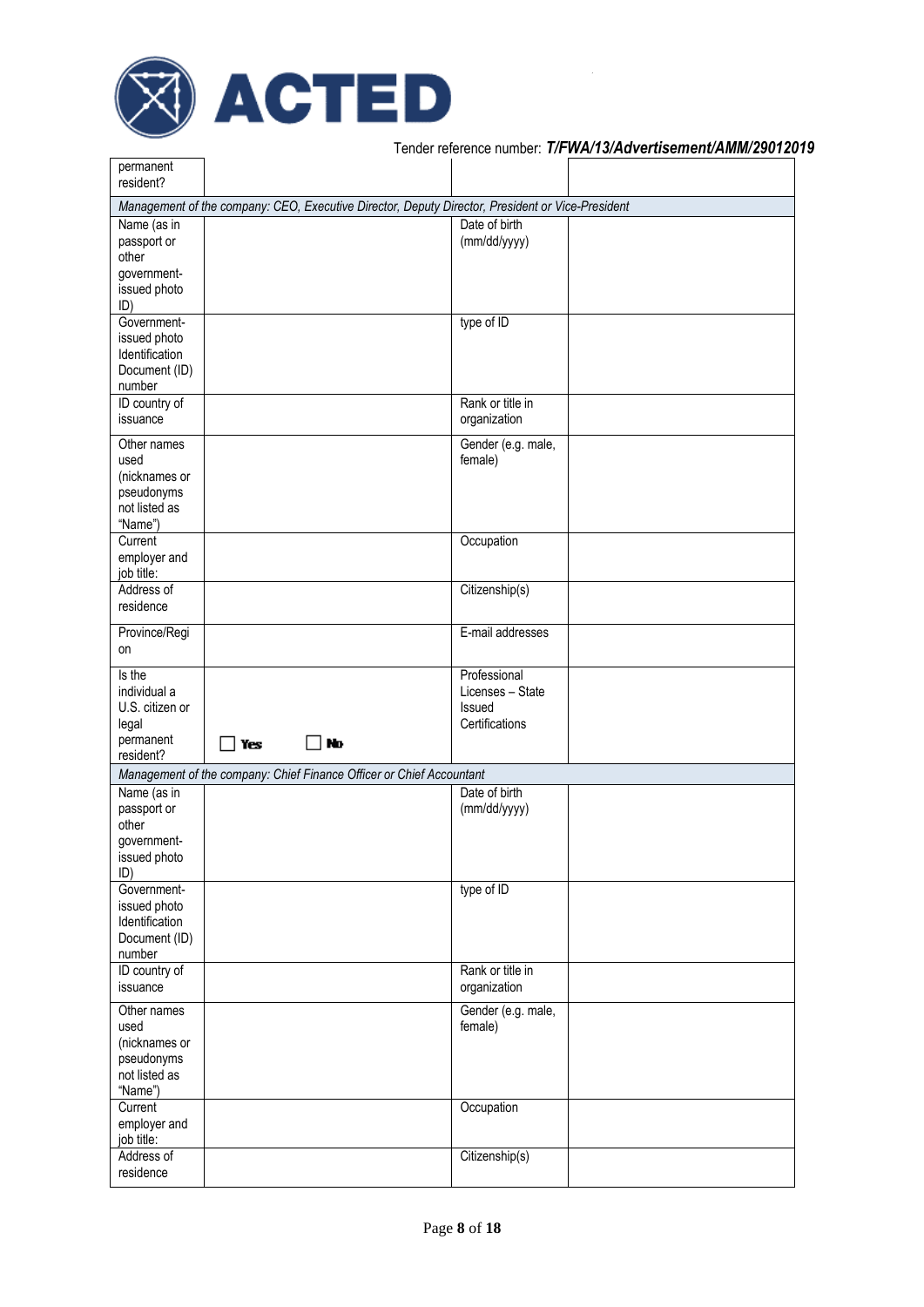

|                                                                              |                                                                                      | Tender reference number: T/FWA/13/Advertisement/AMM/29012019    |                 |
|------------------------------------------------------------------------------|--------------------------------------------------------------------------------------|-----------------------------------------------------------------|-----------------|
| Province/Regi<br>on                                                          |                                                                                      | E-mail addresses                                                |                 |
| Is the<br>individual a<br>U.S. citizen or<br>legal<br>permanent<br>resident? | No<br>Yes                                                                            | Professional<br>Licenses - State<br>Issued<br>Certifications    |                 |
| Company's staff & insurance                                                  |                                                                                      |                                                                 |                 |
| No. Full Time<br>Employees:                                                  |                                                                                      | Employee average work wage per<br>hour:                         |                 |
| % of Men to<br>Women:                                                        |                                                                                      | Any employee(s) with relatives<br>working with ACTED?           | No<br>Yes       |
| No. of<br>Children:                                                          |                                                                                      | Legal minimum wage paid?                                        | No<br>Yes       |
| In what<br>capacity?                                                         |                                                                                      | Paid vacations are offered?                                     | No<br>Yes       |
| What are their<br>ages?                                                      |                                                                                      | Are flexible working hours offered?                             | l No<br>Yes (   |
| Name of<br>insurance<br>company:                                             |                                                                                      | Staff covered by health insurance?                              | Yes<br>No       |
| Description of the Company                                                   |                                                                                      |                                                                 |                 |
| (multiple<br>choices<br>possible):<br>Sector of<br><b>Business</b>           | <b>Consulting Company</b>                                                            | Authorised Agent<br>Trader<br>Other (Please Specify)            |                 |
| (multiple<br>choices<br>possible):                                           | Goods/Suppl<br>Services                                                              | <b>Equipment</b><br>Wats<br>Other (Please Specify)              |                 |
| Year<br>Established:                                                         |                                                                                      | Country of<br>registration:                                     |                 |
| Licence<br>number:                                                           |                                                                                      | Valid until:                                                    |                 |
| Working<br>languages:                                                        | <b>French</b><br>English<br>Arabic<br><b>Chinese</b>                                 | Spanish<br>Other (Please Specify)                               | Russian         |
| Technical<br>documents<br>available in:                                      | <b>English</b><br>Arabic                                                             | Spanish<br>∏ French<br>Other (Please Specify)<br><b>Chinese</b> | Russian         |
| <b>B. Financial Information</b>                                              |                                                                                      |                                                                 |                 |
| VAT Number:                                                                  |                                                                                      | Tax Number:                                                     |                 |
| Bank Name:                                                                   |                                                                                      | <b>Bank Account</b><br>Number:                                  |                 |
| Bank Address:                                                                |                                                                                      | Account Name:                                                   |                 |
| Swift/BIC<br>number:                                                         |                                                                                      | <b>Standard Payment</b><br>Terms:<br>Yes                        | No              |
| last 3 years?                                                                | Has the company been audited in the                                                  |                                                                 | <b>Attached</b> |
|                                                                              | Please attach a copy of the company's most recent Annual or Audited Financial Report |                                                                 |                 |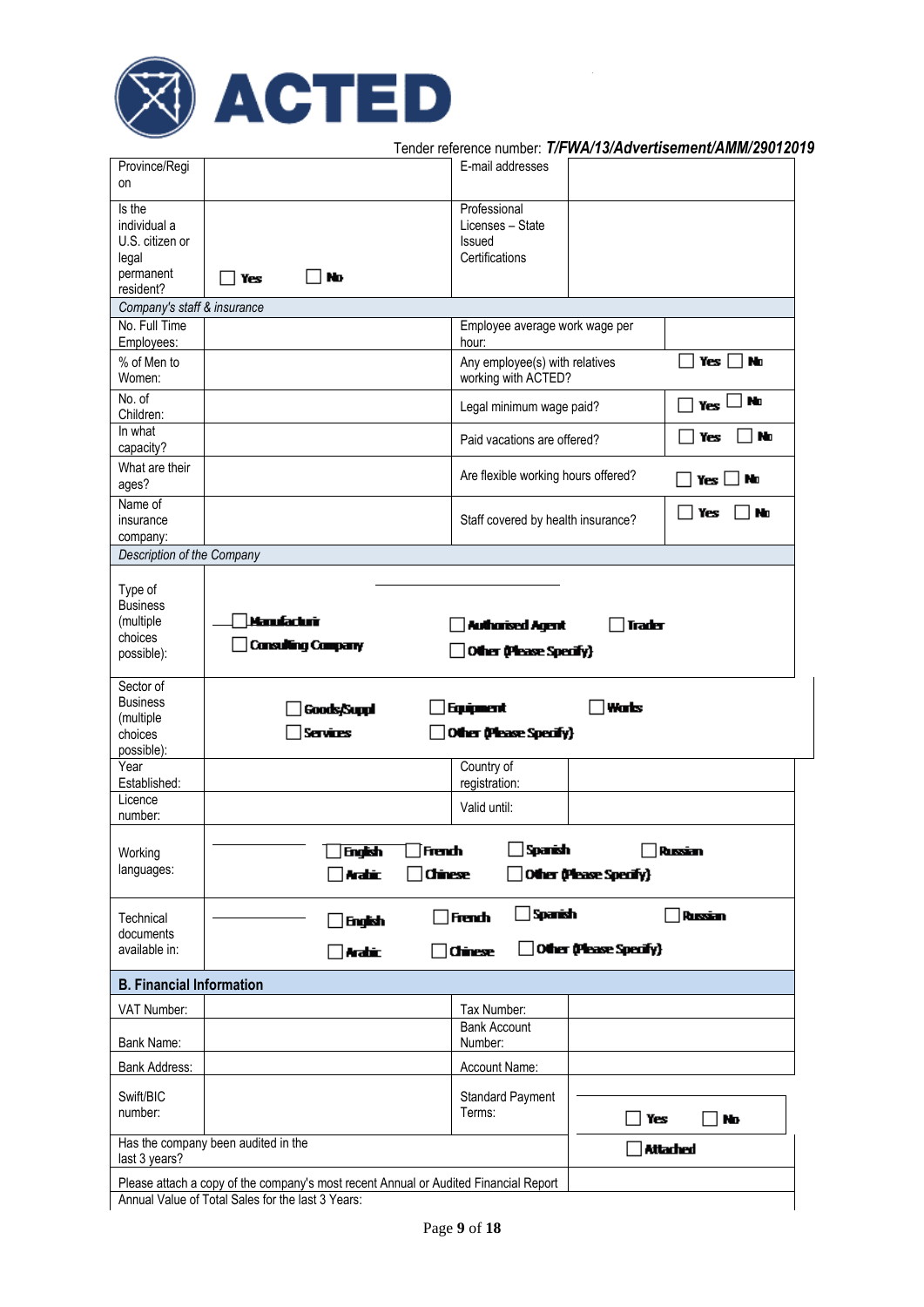

|          | Year:                | USD:                                                                                                                                      | Year:        | Tender reference number: T/FWA/13/Advertisement/AMM/29012019<br>USD: | Year: | USD: |                 |
|----------|----------------------|-------------------------------------------------------------------------------------------------------------------------------------------|--------------|----------------------------------------------------------------------|-------|------|-----------------|
|          |                      | Annual Value of Total Sales for the last                                                                                                  |              |                                                                      |       |      |                 |
| 3 Years: | Year:                | USD:                                                                                                                                      | Year:        | USD:                                                                 | Year: | USD: |                 |
|          | <b>C.</b> Experience |                                                                                                                                           |              |                                                                      |       |      |                 |
|          |                      | Companie's recent business with ACTED and/or other International Aid Agencies or United Nations Agencies:                                 |              |                                                                      |       |      |                 |
|          |                      |                                                                                                                                           |              |                                                                      | Value |      |                 |
|          | Organis<br>ation     | Contact person                                                                                                                            | Phone/E-mail | Goods/Works/Services                                                 | (USD  | Year | Destination     |
| 1        |                      |                                                                                                                                           |              |                                                                      |       |      |                 |
|          |                      |                                                                                                                                           |              |                                                                      |       |      |                 |
| 2        |                      |                                                                                                                                           |              |                                                                      |       |      |                 |
| 3        |                      |                                                                                                                                           |              |                                                                      |       |      |                 |
| 4        |                      |                                                                                                                                           |              |                                                                      |       |      |                 |
| 5        |                      |                                                                                                                                           |              |                                                                      |       |      |                 |
|          |                      | What is your company's main area of                                                                                                       |              |                                                                      |       |      |                 |
|          | expertise?           |                                                                                                                                           |              |                                                                      |       |      |                 |
|          | coverage area?       | What is your company's business                                                                                                           | National     | Restricted to (specify location                                      |       |      |                 |
|          |                      | To which countries has your company                                                                                                       |              |                                                                      |       |      |                 |
|          |                      | exported and/or managed projects in                                                                                                       |              |                                                                      |       |      |                 |
|          | the last 3 years?    |                                                                                                                                           |              |                                                                      |       |      |                 |
|          |                      | Provide any other information that<br>demonstrates your company's                                                                         |              |                                                                      |       |      |                 |
|          |                      | qualifications and experience (eg.                                                                                                        |              |                                                                      |       |      |                 |
| awards)  |                      | List any national or international                                                                                                        |              |                                                                      |       |      |                 |
|          |                      | Trade/Professional Organisations of                                                                                                       |              |                                                                      |       |      |                 |
|          |                      | which your company is a member                                                                                                            |              |                                                                      |       |      |                 |
|          |                      | <b>D. Technical Capability</b>                                                                                                            |              |                                                                      |       |      |                 |
|          |                      | Type of Quality Assurance Certificate                                                                                                     |              |                                                                      |       |      | Attached        |
|          |                      | Type of Certification/Qualification                                                                                                       |              |                                                                      |       |      | <b>Attached</b> |
|          | <b>Documents</b>     |                                                                                                                                           |              |                                                                      |       |      |                 |
|          |                      | International Offices/Representation                                                                                                      |              |                                                                      |       |      |                 |
|          |                      | List below up to 10 of the core Goods and/or Services your company sells:                                                                 |              |                                                                      |       |      |                 |
| 1)       |                      |                                                                                                                                           | 6)<br>7)     |                                                                      |       |      |                 |
| 2)<br>3) |                      |                                                                                                                                           | 8)           |                                                                      |       |      |                 |
| 4)       |                      |                                                                                                                                           | 9)           |                                                                      |       |      |                 |
| 5)       |                      |                                                                                                                                           | 10)          |                                                                      |       |      |                 |
|          | sites etc.)          | List the main assets of your company (trucks & heavy machines, heavy & valuable equipment, premises & warehouses, production              |              |                                                                      |       |      |                 |
| 1)       |                      |                                                                                                                                           | 6)           |                                                                      |       |      |                 |
| 2)       |                      |                                                                                                                                           | 7)           |                                                                      |       |      |                 |
| 3)       |                      |                                                                                                                                           | 8)           |                                                                      |       |      |                 |
| 4)       |                      |                                                                                                                                           | 9)           |                                                                      |       |      |                 |
| 5)       |                      |                                                                                                                                           | 10)          |                                                                      |       |      |                 |
|          | E. Miscellaneous     |                                                                                                                                           |              |                                                                      | Yes   | No   |                 |
|          |                      | Does your company have an Environmental Policy? (Yes/No)                                                                                  |              |                                                                      |       |      |                 |
|          |                      | Does your company have an Ethical Trading Policy? (Yes/No)                                                                                |              |                                                                      | Yes   | No   |                 |
|          |                      |                                                                                                                                           |              |                                                                      |       |      |                 |
|          |                      | Does your company have an Anti-terrorist Policy? (Yes/No)<br>Is your company compliant with the EU General Data Protection Regulation (or |              |                                                                      | Yes   | No   |                 |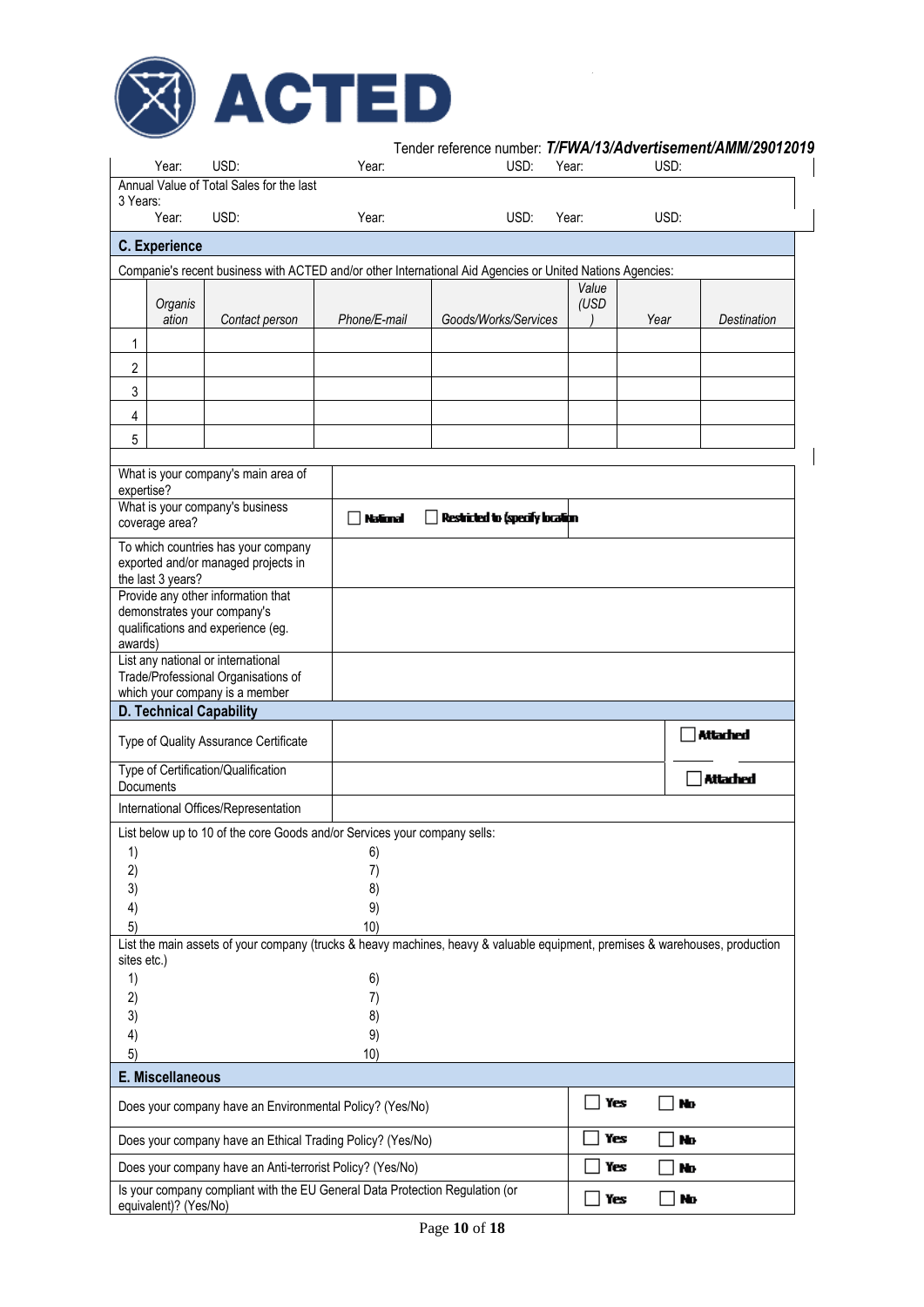

| If you answered yes to the above two questions, please attach copies of your policy:                                                                                                                                                                                                                                                                                            | Attached                                                                                                                                                                                                                                                                                                  |             |
|---------------------------------------------------------------------------------------------------------------------------------------------------------------------------------------------------------------------------------------------------------------------------------------------------------------------------------------------------------------------------------|-----------------------------------------------------------------------------------------------------------------------------------------------------------------------------------------------------------------------------------------------------------------------------------------------------------|-------------|
| Has your company ever been bankrupt, or is in the process of being wound up, having its affairs<br>administered by the courts, has entered into an arrangement with creditors, has suspended business<br>activities, is the subject of proceedings concerning these matters, or is in any analogous situation arising<br>from a similar procedure provided for in national law? | Yes<br>Nr                                                                                                                                                                                                                                                                                                 |             |
| If you<br>answered yes,<br>please provide<br>details:                                                                                                                                                                                                                                                                                                                           |                                                                                                                                                                                                                                                                                                           |             |
| which as force of res judicata?                                                                                                                                                                                                                                                                                                                                                 | Has your company ever been convicted of an offence concerning its professional conduct by a judgment                                                                                                                                                                                                      | Yes<br>Nt   |
| If you<br>answered yes.<br>please provide<br>details:                                                                                                                                                                                                                                                                                                                           |                                                                                                                                                                                                                                                                                                           |             |
|                                                                                                                                                                                                                                                                                                                                                                                 | Has your company ever been guilty of grave professional misconduct proven by other menas?                                                                                                                                                                                                                 | Yes<br>Nr   |
| If you<br>answered yes,<br>please provide<br>details:                                                                                                                                                                                                                                                                                                                           |                                                                                                                                                                                                                                                                                                           |             |
|                                                                                                                                                                                                                                                                                                                                                                                 | Has your company ever not fulfilled its obligations relating to the payment of social security contributions,<br>or the payment of taxes in accordance with the law of the country in which it is established, or with those<br>of France, or those of the country where the contract is to be performed? | Yes<br>Nr   |
| If you<br>answered yes,<br>please provide<br>details:                                                                                                                                                                                                                                                                                                                           |                                                                                                                                                                                                                                                                                                           |             |
|                                                                                                                                                                                                                                                                                                                                                                                 | Has your company ever been the subject of a judgement which has the force of res judicata for fraud,<br>corruption, involvement in a criminal organisation or any other illegal activity?                                                                                                                 | Yes<br>N    |
| If you<br>answered yes,<br>please provide<br>details:                                                                                                                                                                                                                                                                                                                           |                                                                                                                                                                                                                                                                                                           |             |
| donor country?                                                                                                                                                                                                                                                                                                                                                                  | Has your company ever been declared to be in serious breach of contract for failure to comply with its<br>contractual obligations, following another procurement procedure or grant award procedure financed by a                                                                                         | Yes<br>Nt   |
| If you<br>answered yes,<br>please provide<br>details:                                                                                                                                                                                                                                                                                                                           |                                                                                                                                                                                                                                                                                                           |             |
| donor country?                                                                                                                                                                                                                                                                                                                                                                  | Has your company ever been declared to be in serious breach of contract for failure to comply with its<br>contractual obligations, following another procurement procedure or grant award procedure financed by a                                                                                         | Yes<br>Nr   |
| If you<br>answered yes,<br>please provide<br>details:                                                                                                                                                                                                                                                                                                                           |                                                                                                                                                                                                                                                                                                           |             |
|                                                                                                                                                                                                                                                                                                                                                                                 | Has your company ever been in any dispute with any Government Agency, the United Nations, or<br>International Aid Organisations (including ACTED)?                                                                                                                                                        | Yes<br>Nr   |
| If you<br>answered yes,<br>please provide<br>details:                                                                                                                                                                                                                                                                                                                           |                                                                                                                                                                                                                                                                                                           |             |
| Do you agree<br>with terms of<br>payment of 30<br>days?                                                                                                                                                                                                                                                                                                                         | Do you accept visit of ACTED staff &<br>Yes (<br>external auditors to your office?                                                                                                                                                                                                                        | Yes<br>∣ No |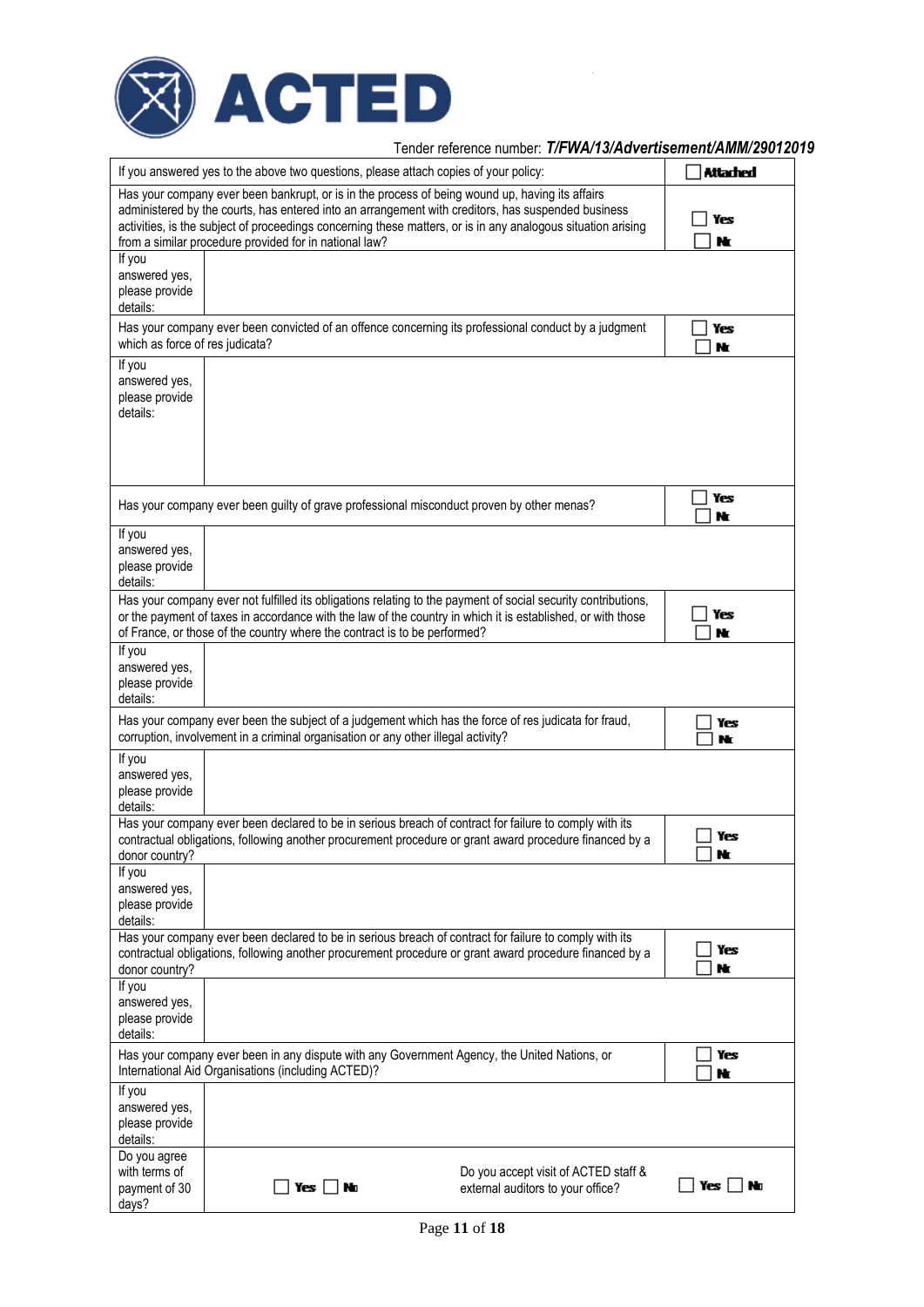

### **PART II: CERTIFICATION**

| I, the undersigned warrant that the information provided in this form is correct, and in the event of changes, details will be provided<br>to ACTED as soon as possible in writing. I also understand that ACTED does not do business with companies, or any affiliates or<br>subsidiaries, which engage in any practices that are in breach of ACTED's Child Protection, Sexual Exploitation and Abuse<br>Protection, Conflict of Interest, Anti-fraud, Anti-terrorism Policy and Data Protection Policies (available on request).<br>Name:<br>Date: |                 |                |  |  |  |  |  |
|-------------------------------------------------------------------------------------------------------------------------------------------------------------------------------------------------------------------------------------------------------------------------------------------------------------------------------------------------------------------------------------------------------------------------------------------------------------------------------------------------------------------------------------------------------|-----------------|----------------|--|--|--|--|--|
| <b>Title/Position</b>                                                                                                                                                                                                                                                                                                                                                                                                                                                                                                                                 | Place:          |                |  |  |  |  |  |
| E-mail address<br>(for contact for<br>verification<br>purposes):                                                                                                                                                                                                                                                                                                                                                                                                                                                                                      | Signature:      |                |  |  |  |  |  |
| Phone number<br>(for contact for<br>verification<br>purposes):                                                                                                                                                                                                                                                                                                                                                                                                                                                                                        | Company Stamp:  |                |  |  |  |  |  |
| <b>Check list of supporting documents</b><br>For ACTED use only                                                                                                                                                                                                                                                                                                                                                                                                                                                                                       |                 |                |  |  |  |  |  |
| 1)<br><b>Trading license</b>                                                                                                                                                                                                                                                                                                                                                                                                                                                                                                                          | Attached        | <b>Checked</b> |  |  |  |  |  |
| 2)<br>VAT registration/tax clearance certificate                                                                                                                                                                                                                                                                                                                                                                                                                                                                                                      | <b>Attached</b> | <b>Checked</b> |  |  |  |  |  |
| 3)<br>Company profile                                                                                                                                                                                                                                                                                                                                                                                                                                                                                                                                 | <b>Attached</b> | <b>Checked</b> |  |  |  |  |  |
| 4)<br>Proof of trading/dealership/agent                                                                                                                                                                                                                                                                                                                                                                                                                                                                                                               | Attached        | <b>Checked</b> |  |  |  |  |  |
| Evidence of similar contracts<br>5)                                                                                                                                                                                                                                                                                                                                                                                                                                                                                                                   | Attached        | <b>Checked</b> |  |  |  |  |  |
| 6)<br>References                                                                                                                                                                                                                                                                                                                                                                                                                                                                                                                                      | <b>Attached</b> | <b>Checked</b> |  |  |  |  |  |
| 7)<br>Particulars of CEO and key personnel                                                                                                                                                                                                                                                                                                                                                                                                                                                                                                            | <b>Attached</b> | <b>Checked</b> |  |  |  |  |  |
| 8)<br>Articles of Association & Certificate of incorporation                                                                                                                                                                                                                                                                                                                                                                                                                                                                                          | <b>Attached</b> | <b>Checked</b> |  |  |  |  |  |
| 9)<br>Financial statements (latest)                                                                                                                                                                                                                                                                                                                                                                                                                                                                                                                   | Attached        | <b>Checked</b> |  |  |  |  |  |
| Other<br>(specify<br>10)<br>):                                                                                                                                                                                                                                                                                                                                                                                                                                                                                                                        | Attached        | Cheded         |  |  |  |  |  |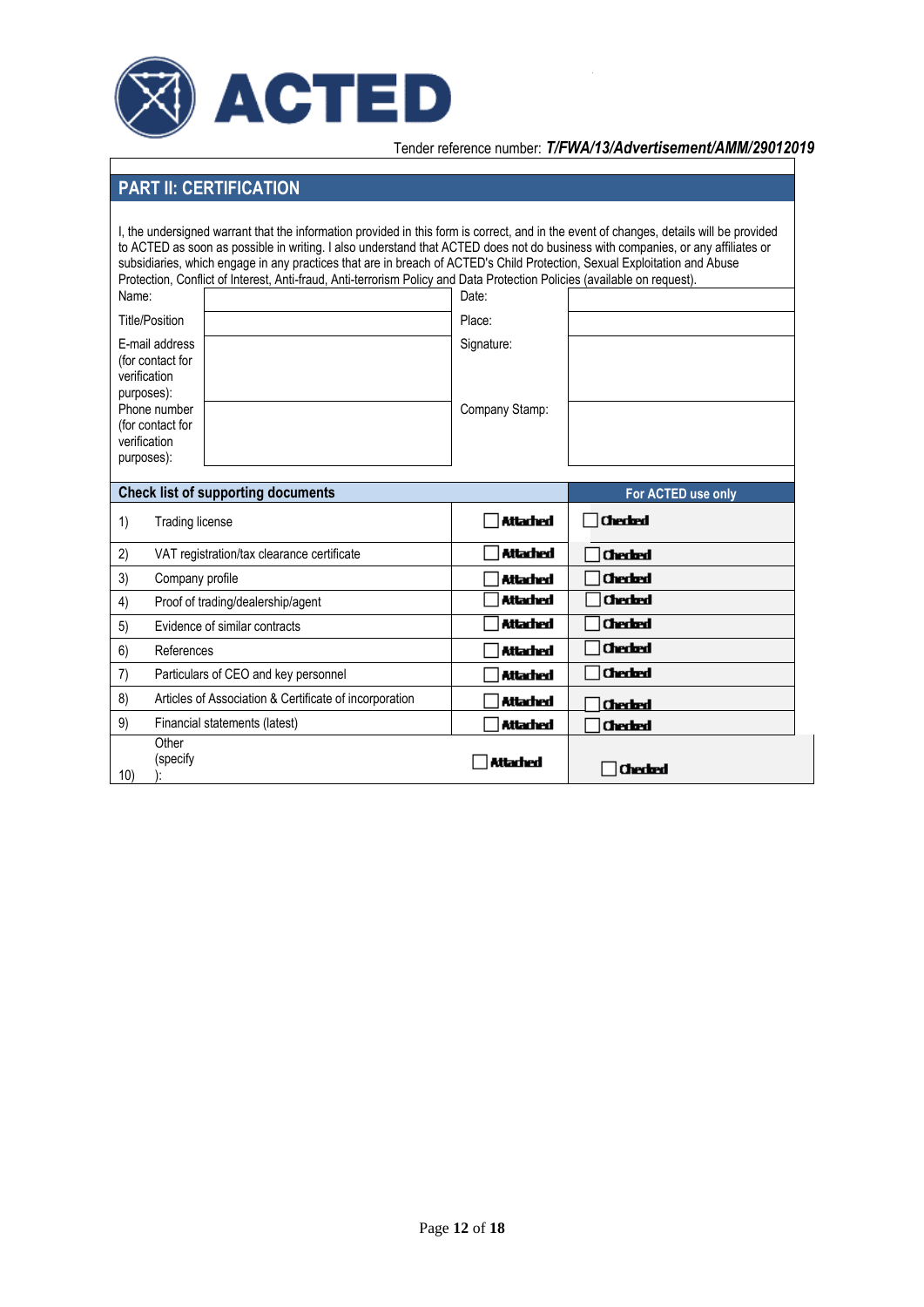

## **BIDDER'S ETHICAL DECLARATION – ACTED JORDAN**

Date:

Tender N°: *T/FWA/13/Advertisement/AMM/29012019*

Bidder's name:

Bidder's address:

### **CODE OF CONDUCT:**

### **1. Labour Standards**

The labour standards in this code are based on the conventions of the International Labour Organisation (ILO).

*Employment is freely chosen*

There is no forced, bonded or involuntary prison labour. Workers are not required to lodge `deposits' or their identity papers with the employer and are free to leave their employer after reasonable notice.

*Freedom of association and the right to collective bargaining are respected*

Workers, without distinction, have the right to join or form trade unions of their own choosing and to bargain collectively. The employer adopts an open attitude towards the legitimate activities of trade unions. Workers representatives are not discriminated against and have access to carry out their representative functions in the workplace. Where the right to freedom of association and collective bargaining is restricted under law, the employer facilitates, and does not hinder, the development of parallel means for independent and free association and bargaining.

*Working conditions are safe and hygienic*

A safe and hygienic working environment shall be provided, bearing in mind the prevailing knowledge of the industry and of any specific hazards. Adequate steps shall be taken to prevent accidents and injury to health arising out of, associated with, or occurring in the course of work, by minimising, so far as is reasonably practicable, the causes of hazards inherent in the working environment. Workers shall receive regular and recorded health and safety training, and such training shall be repeated for new or reassigned workers. Access to clean toilet facilities and potable water and, if appropriate, sanitary facilities for food storage shall be provided. Accommodation, where provided, shall be clean, safe, and meet the basic needs of the workers. The company observing the standards shall assign responsibility for health and safety to a senior management representative.

*Child Labour shall not be used*

There shall be no new recruitment of child labour. Companies shall develop or participate in and contribute to policies and programmes, which provide for the transition of any child found to be performing child labour to enable her/him to attend and remain in quality education until no longer a child. Children and young people under 18 years of age shall not be employed at night or in hazardous conditions. These policies and procedures shall conform to the provisions of the relevant International Labour Organisation (ILO) standards.

*Living wages are paid*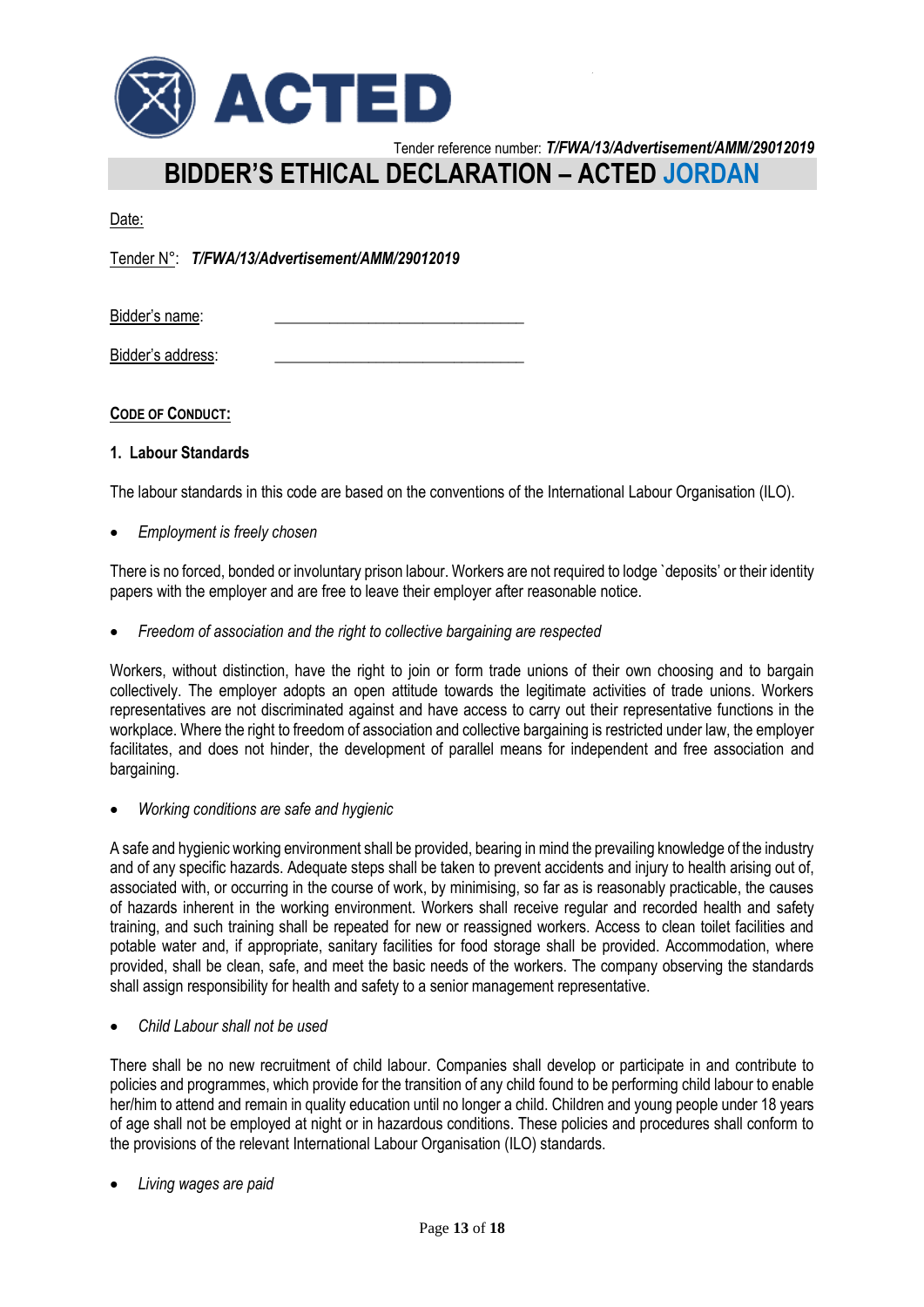

Wages and benefits paid for a standard working week meet, at a minimum, national legal standards or industry benchmarks. In any event wages should always be high enough to meet basic needs and to provide some discretionary income. All workers shall be provided with written and understandable information about their employment conditions in respect to wages before they enter employment, and about the particulars of their wages for the pay period concerned each time that they are paid. Deductions from wages as a disciplinary measure shall not be permitted nor shall any deductions from wages not provided for by national law be permitted without the express and informed permission of the worker concerned. All disciplinary measures should be recorded.

### *Working hours are not excessive*

Working hours comply with national laws and benchmark industry standards, whichever affords greater protection. In any event, workers shall not on a regular basis be required to work in excess of the local legal working hours. Overtime shall be voluntary, shall not exceed local legal limits, shall not be demanded on a regular basis and shall always be compensated at a premium rate.

### *No discrimination is practised*

There is no discrimination in hiring, compensation, access to training, promotion, termination or retirement based on race, caste, national origin, religion, age, disability, gender, marital status, sexual orientation, union membership or political affiliation.

### *Regular employment is provided*

To every extent possible work performed must be on the basis of a recognised employment relationship established through national law and practice. Obligations to employees under labour or social security laws and regulations arising from the regular employment relationship shall not be avoided through the use of labour-only contracting, sub-contracting or home-working arrangements, or through apprenticeship schemes where there is no real intent to impart skills or provide regular employment, nor shall any such obligations be avoided through the excessive use of fixed-term contracts of employment.

*No harsh or inhumane treatment is allowed*

Physical abuse or discipline, the threat of physical abuse, sexual or other harassment and verbal abuse or other forms of intimidation shall be prohibited.

### **B. Environmental Standards**

Suppliers should as a minimum comply with all statutory and other legal requirements relating to the environmental impacts of their business. Detailed performance standards are a matter for suppliers, but should address at least the following:

*Waste Management*

Waste is minimised and items recycled whenever this is practicable. Effective controls of waste in respect of ground, air, and water pollution are adopted. In the case of hazardous materials, emergency response plans are in place.

*Packaging and Paper*

Undue and unnecessary use of materials is avoided, and recycled materials used whenever appropriate.

*Conservation*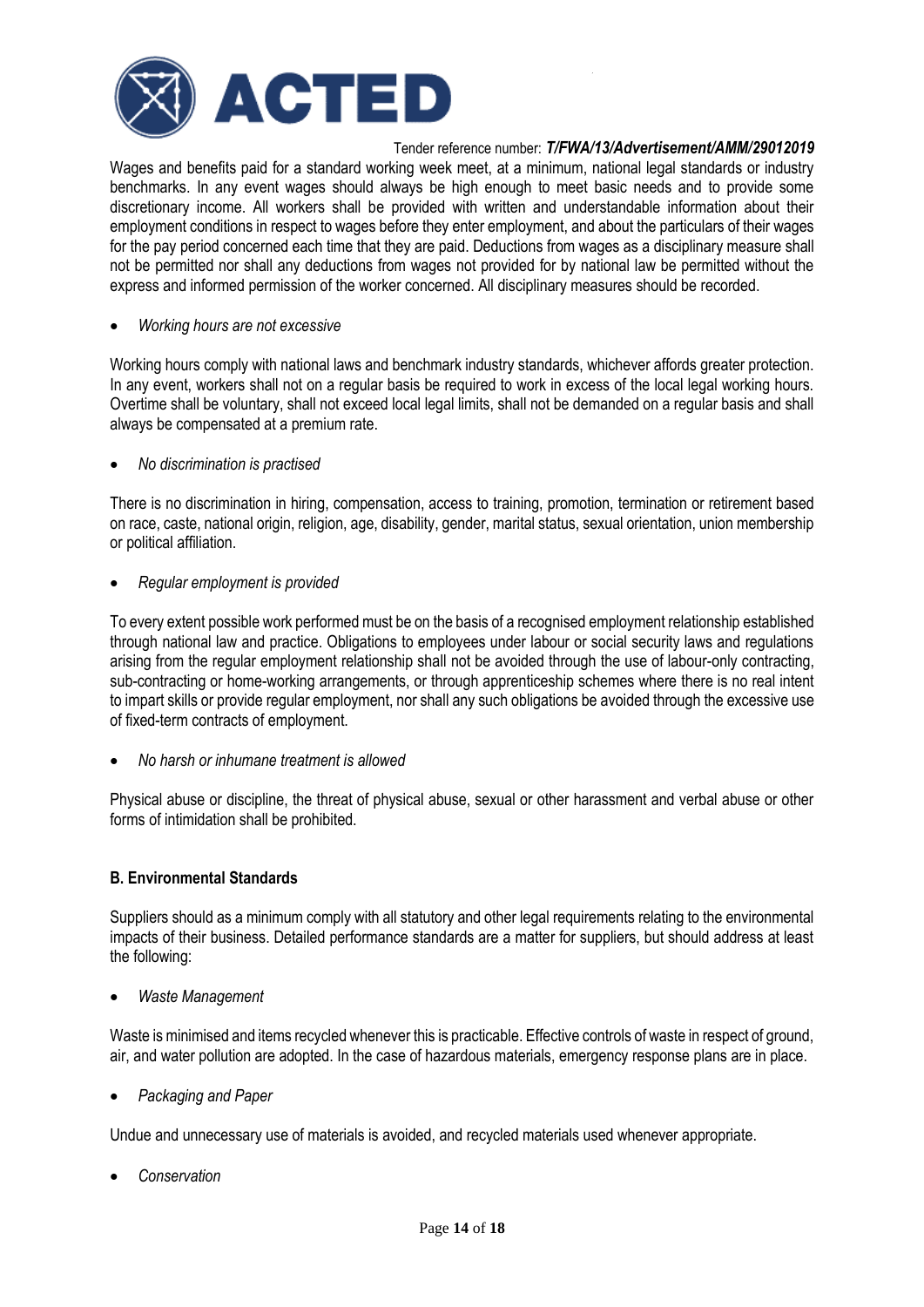

Processes and activities are monitored and modified as necessary to ensure that conservation of scarce resources, including water, flora and fauna and productive land in certain situations.

*Energy Use* 

All production and delivery processes, including the use of heating, ventilation, lighting, IT systems and transportation, are based on the need to maximise efficient energy use and to minimise harmful emissions.

*Safety precautions for transport and cargo handling*

All transport and cargo handling processes are based on the need to maximise safety precautions and to minimise potential injuries to ACTED beneficiaries and staff as well as the suppliers' employees or those of its subcontractors.

### **C. Business Behaviour**

The conduct of the supplier should not violate the basic rights of ACTED's beneficiaries.

The supplier should not be engaged

1. in the manufacture of arms<br>2. in the sale of arms to govern

2. in the sale of arms to governments which systematically violate the human rights of their citizens; or where there is internal armed conflict or major tensions; or where the sale of arms may jeopardise regional peace and security.

### **D. ACTED procurement rules and regulations**

Suppliers should comply with ACTED procurement rules and regulations outlines in ACTED Logistics Manual Version 1.2. or above. In particular, ACTED's procurement policy set out in Section 2.1 and 2.4. (contract awarding). By doing so, Suppliers acknowledge that they do not find themselves in any of the situations of exclusion as referred to under section 2.4.2.

### **Operating Principles**

The implementation of the Code of Conduct will be a shared responsibility between ACTED and its suppliers, informed by a number of operating principles, which will be reviewed from time to time.

### ACTED will:

1. Assign responsibility for ensuring compliance with the Code of Conduct to a senior manager.

2. Communicate its commitment to the Code of Conduct to employees, supporters and donors, as well as to all suppliers of goods and services.

3. Make appropriate human and financial resources available to meet its stated commitments, including training and guidelines for relevant personnel.

4. Provide guidance and reasonable non-financial support to suppliers who genuinely seek to promote and implement the Code standards in their own business and in the relevant supply chains, within available resources.

5. Adopt appropriate methods and systems for monitoring and verifying the achievement of the standards.

6. Seek to maximise the beneficial effect of the resources available, e.g. by collaborating with other NGOs, and by prioritising the most likely locations of non-compliance.

### ACTED expects suppliers to:

1. Accept responsibility for labour and environmental conditions under which products are made and services provided. This includes all work contracted or sub-contracted and that conducted by home or other out-workers.

2. Assign responsibility for implementing the Code of Conduct to a senior manager.

3. Make a written Statement of Intent regarding the company's policy in relation to the Code of Conduct and how it will be implemented, and communicate this to staff and suppliers as well as to ACTED.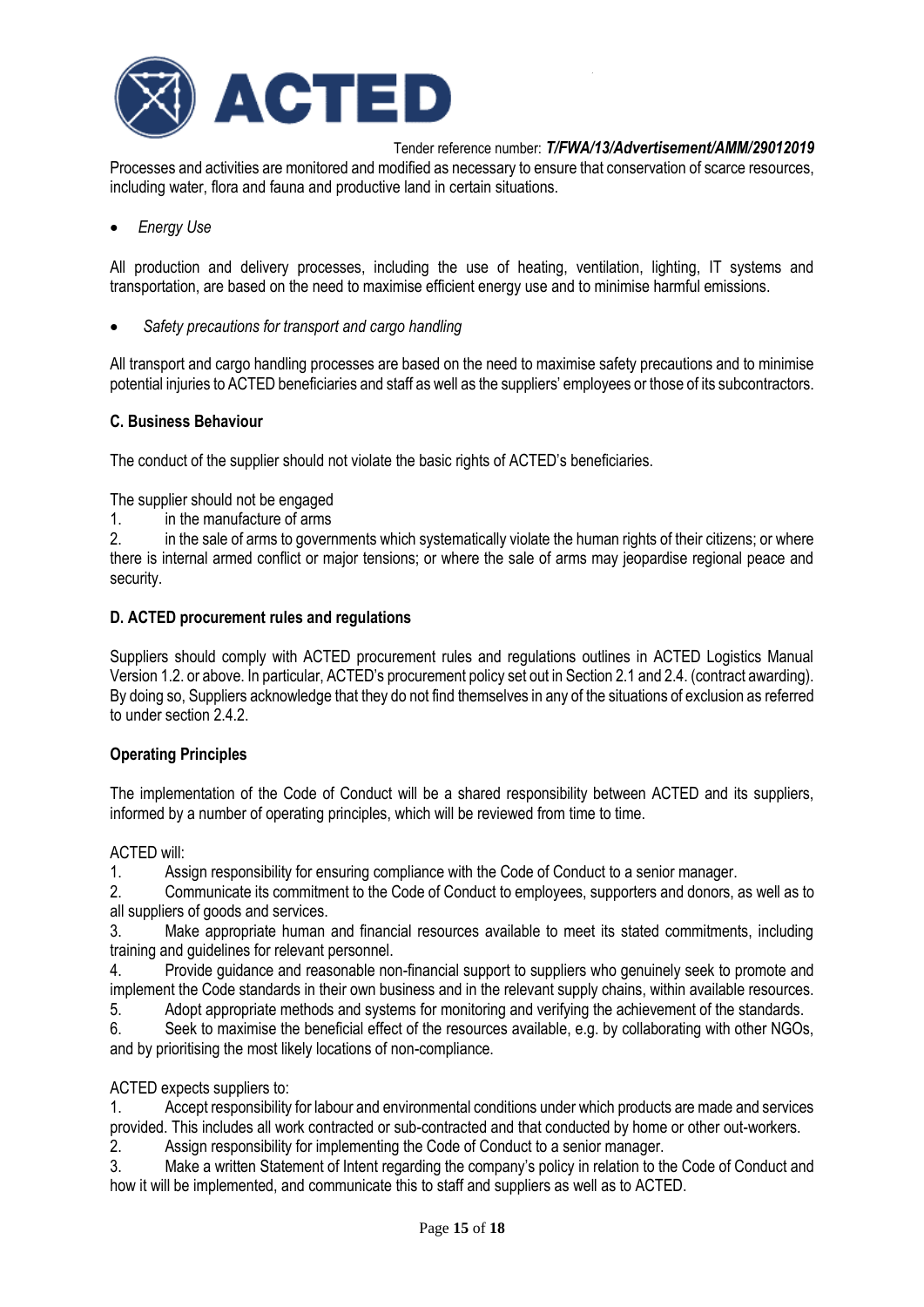

Both parties will

1. Require the immediate cessation of serious breaches of the Code and, where these persist, terminate the business relationship.

2. Seek to ensure all employees are aware of their rights and involved in the decisions which affect them.

3. Avoid discriminating against enterprises in developing countries.

4. Recognise official regulation and inspection of workplace standards, and the interests of legitimate trades unions and other representative organisations.

5. Seek arbitration in the case of unresolved disputes.

### **Qualifications to the Policy Statement**

The humanitarian imperative is paramount. Where speed of deployment is essential in saving lives, ACTED will purchase necessary goods and services from the most appropriate available source.

ACTED can accept neither uncontrolled cost increases nor drops in quality. It accepts appropriate internal costs but will work with suppliers to achieve required ethical standards as far as possible at no increase in cost or decrease in quality.

I undersigned \_\_\_\_\_\_\_\_\_\_\_\_\_\_\_\_\_\_\_\_\_\_\_\_\_\_\_, agree to adopt the above Code of Conduct and to commit to comply with the labour and environmental standards specified, both in my own company and those of my suppliers.

Name & Position of Bidder's authorized representative

Authorized signature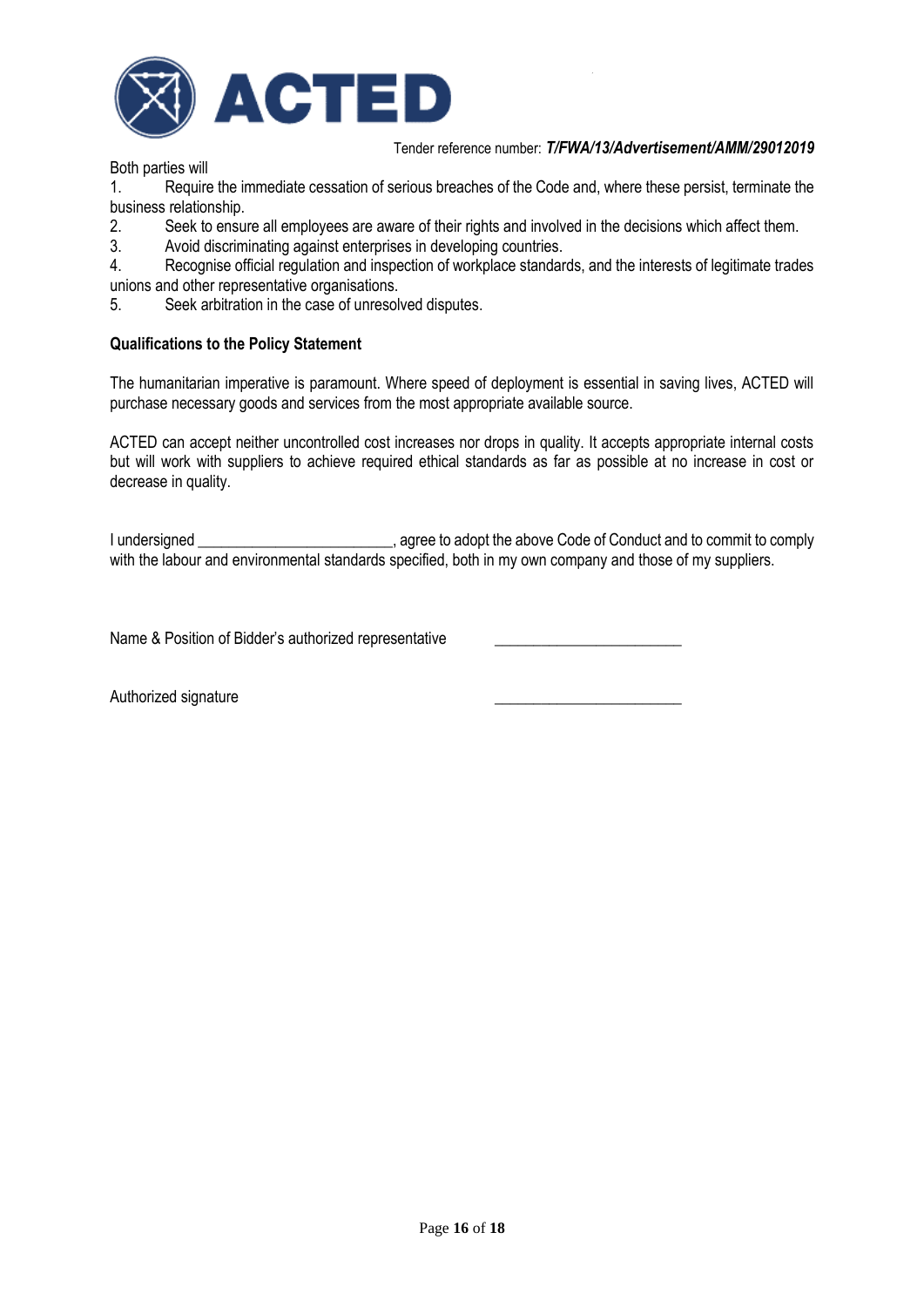

### **How to Tender Steps:**

- 1. Review the bidder's instruction document and follow the steps
- 2. Request additional information from the ACTED Jordan Logistics team by emailing if needed: [jordan.tender@acted.org](mailto:jordan.tender@acted.org)
- 3. English is the **only** language accepted in the documents, even numbers must be in English.
- 4. Ensure that every page of the tender documents is duly initialed
- 5. Follow instructions for the necessary stamps and signatures (where prompted on the documents)
- 6. Make sure to provide copies of:
	- Legal Representative ID
	- Registration Documents
- 7. Provide a list of references **and** past experience
- 8. Make sure to fill in the information as instructed, paying particular attention to:
	- Bidder's Questionnaire
	- Ethical Declaration
	- Offer form
		- o Prices in **JOD**
- 9. Lastly, submit your bid by cross checking the Bidder's instruction document and enclosing the documents in a sealed envelope (stapled) or by email to [jordan.tender@acted.org](mailto:jordan.tender@acted.org)

**:ال عطاء ب خطوات ال ق يام ك ي ف ية**

.1راجع مستند تعليمات تقديم العطاء و اتبع الخطوات المذكورة .2 قدم طلب معلومات إضافية من قسم الخدمات اللوجيستية في أكتد االردن عبر البريد االلكتروني عند الحاجة

### [jordan.tender@acted.org](mailto:jordan.tender@acted.org)

3. اللغة الانجليز ية هي اللغة الوحيدة المقبولة بمستندات ĺ العطاء، االرقام يجب أن تكون أرقام إنجليزية أيضا

.4 تأكد من توقيع الحروف االولى من االسم على كل صفحة من صفحات وثائق العطاء 5. إتبع التعليمات الخاصة بالأختام و التوقيعات اللازمة ) عند الطلب على المستندات(

> .6 تأكد من تقديم نسخ من : -.<br>- هوية الأحوال للممثل القانوني للشركة - وثائق تسجيل الشركة .7 تقديم قائمة من المراجع و الخبرات السابقة

8. تأكد من ملئ المعلومات وفقاً للتعليمات، مع إيلاء ĺ اعتمام خاص ل: - استبيان العطاء للمناقصين - اإلعالن األخالقي - استمارة العرض - االسعار بالدينار األردني 9. وأخيراً، قم بتقديم العرض الخاص بك بعد مراجعة  $\ddot{ }$ مستند التعليمات و إرفاق المستندات في ظرف مختوم و مكبوس أو عبر البريد اإللكتروني إلى jordan.tender@acted.org